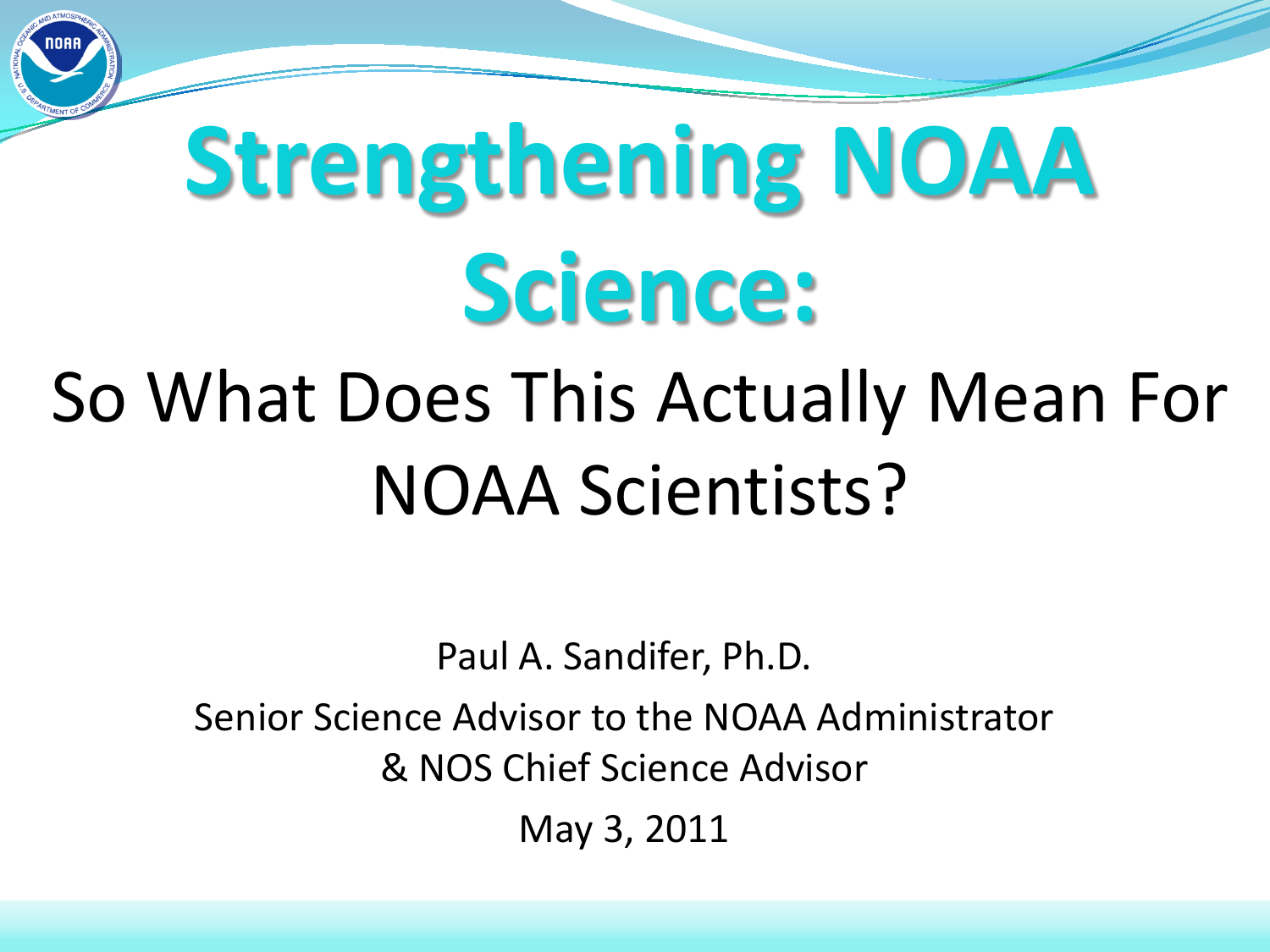## **Presentation Outline**

- Dr. Lubchenco's commitment to strengthening NOAA science – Science underpins all that NOAA does!
- Workshop on Strengthening NOAA Science (April 2010) output, impacts, follow-on
- NOAA's scientific workforce
- $\bullet$  Scientific Integrity and Conduct Policy in progress
- Questions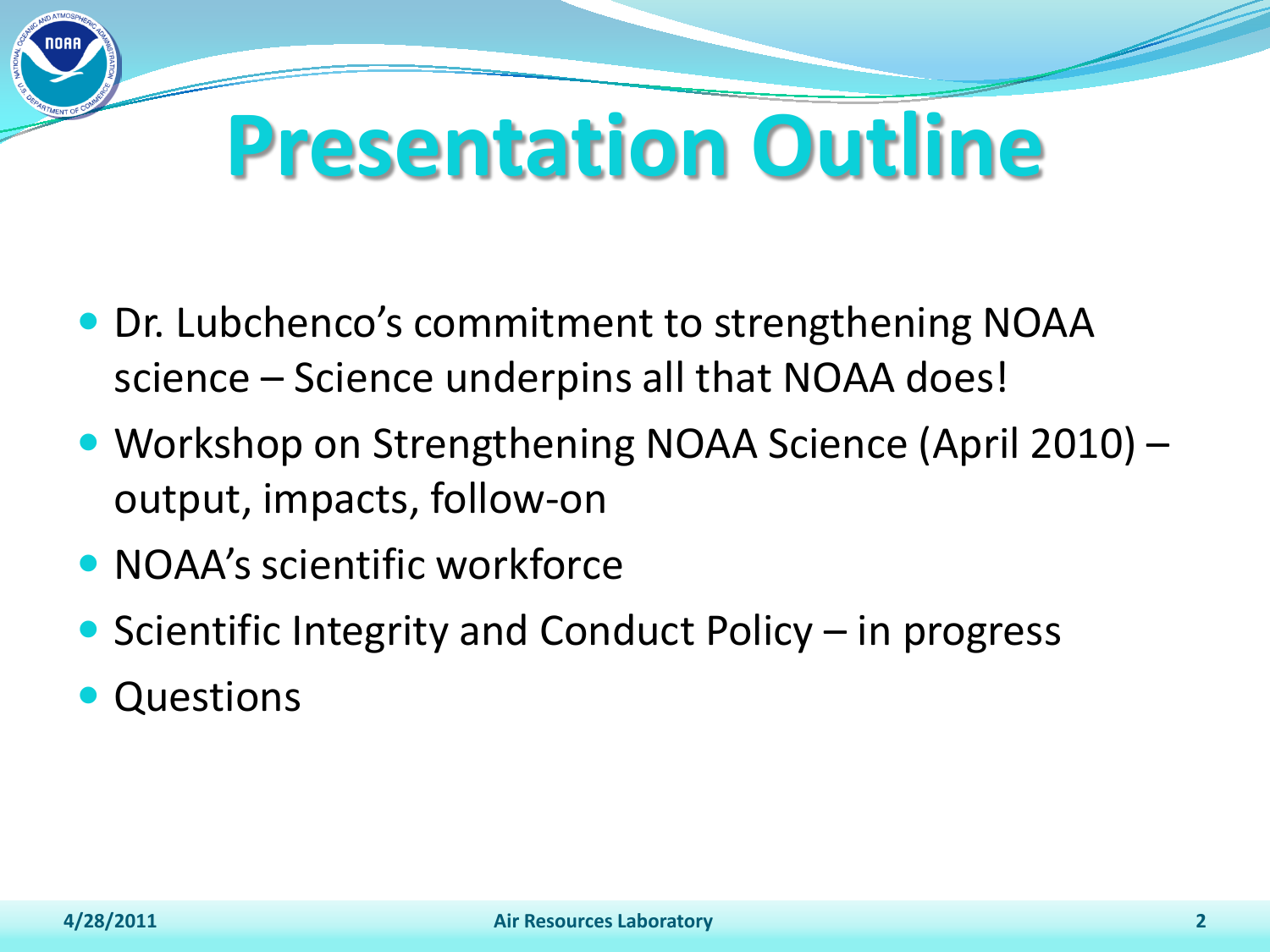## **Strengthening Science Goal**

- Strengthening NOAA science is a *process* that involves engaging NOAA's scientists and science managers and our external partners in answering four key questions:
	- What are the grand challenges for NOAA science?
	- 2. What are the best practices for encouraging, promoting, and protecting healthy science at NOAA?
	- 3. How can NOAA's science elements be better connected and coordinated across Line Offices and with external partners to support the agency's mission?
	- 4. How can NOAA implement a process for continual evaluation, enhancement, and celebration of its science?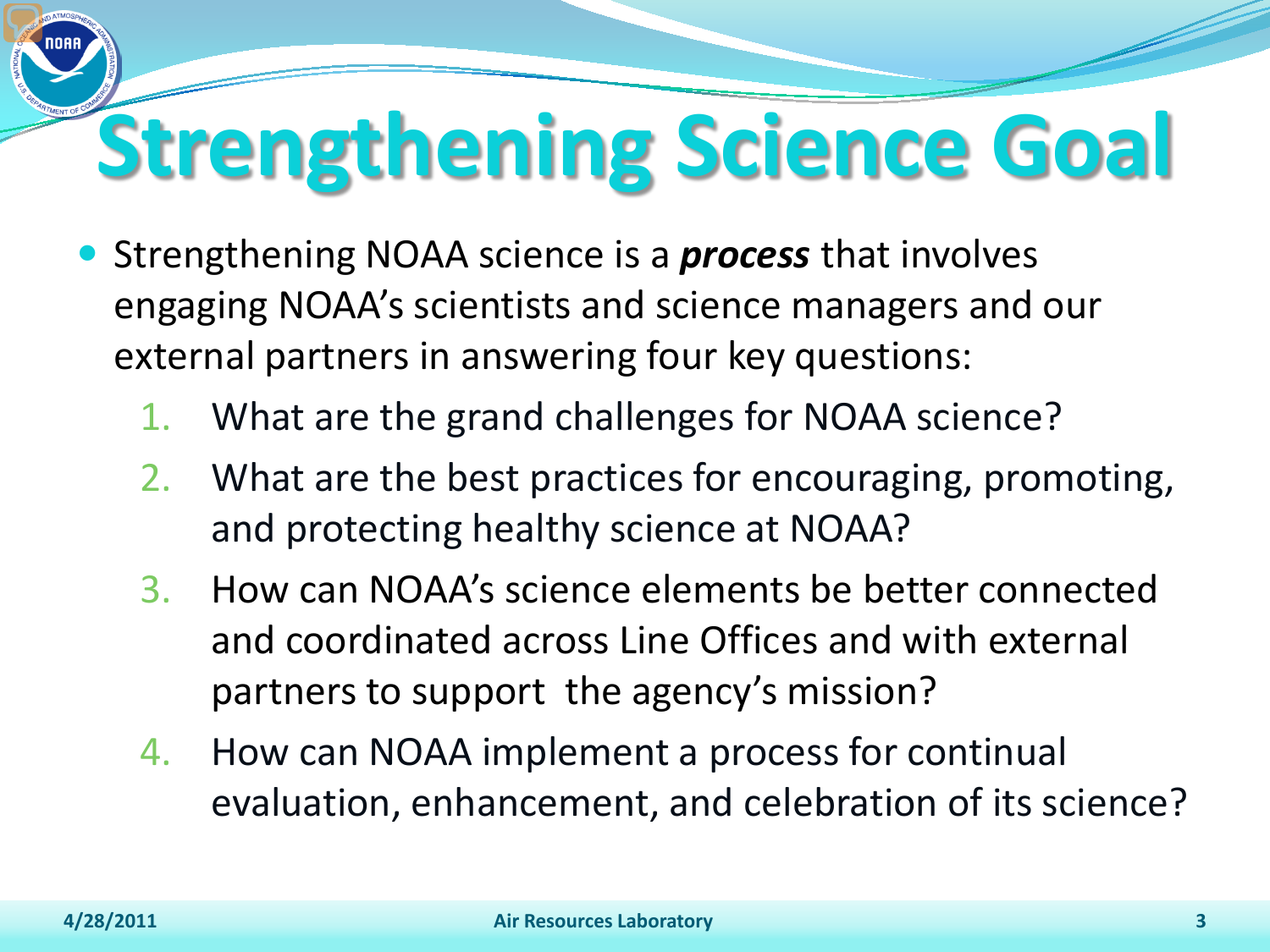## **Strengthening Science Goal**

 Ensure that NOAA has a world-class internal scientific workforce (with supporting infrastructure) that is recognized widely for intellectual capacity, creativity, and innovation and that partners seamlessly and routinely with the external scientific community to support NOAA's science, service, and stewardship mission*.*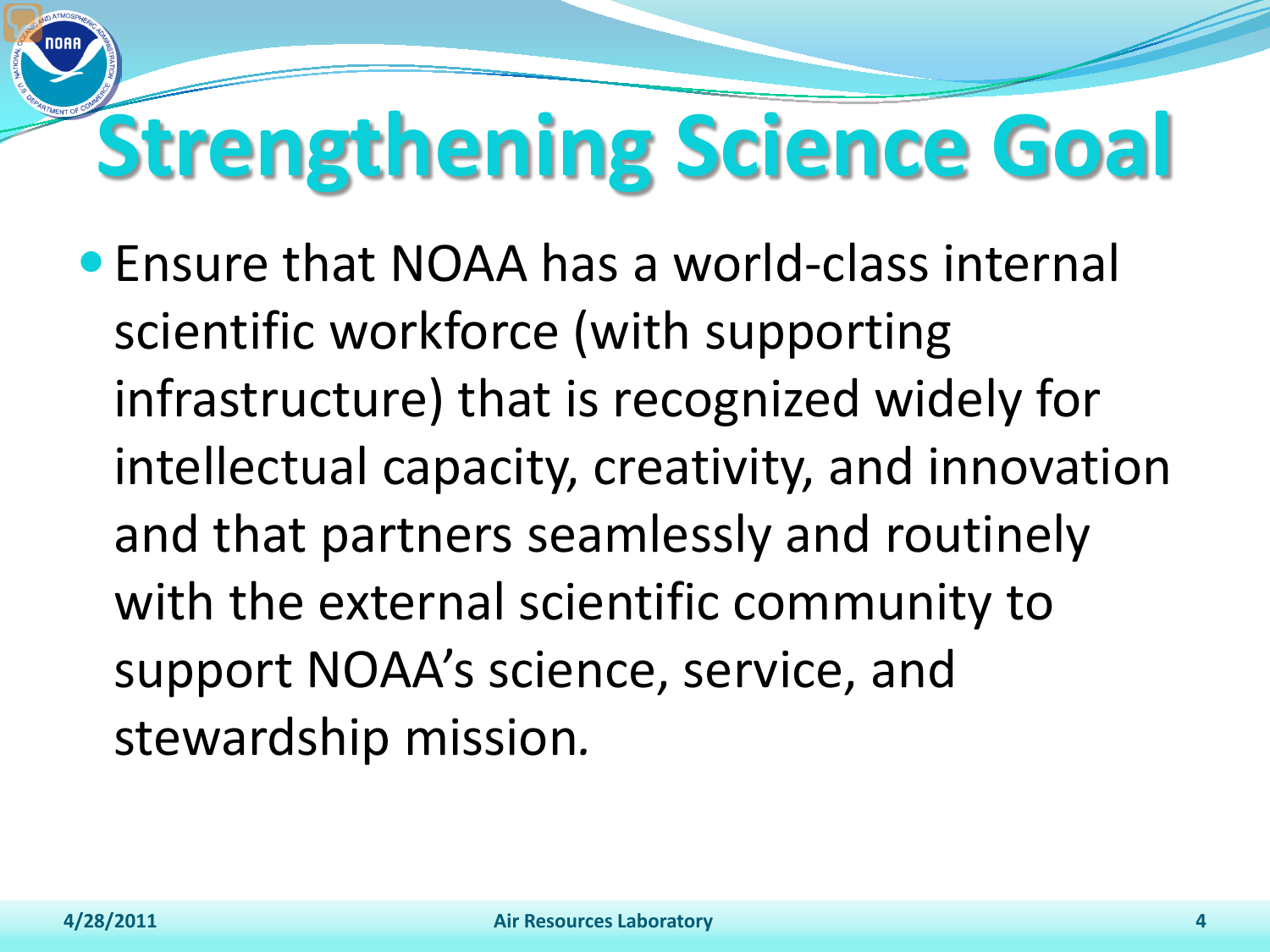**Workshop on Strengthening NOAA Science (April 2010)**

- **1. What are the most critical science challenges for NOAA over the next 5 to 20 years?**
- **2. What are opportunities and practical steps for improving how NOAA conducts science?**

#### **Strengthening NOAA Science**

Findings from the NOAA Science Workshop

April 20-22, 2010



Co-Chairs: Dr. Paul Sandifer and Dr. Randall Dole Prepared by the NOAA Science Workshop Program Committee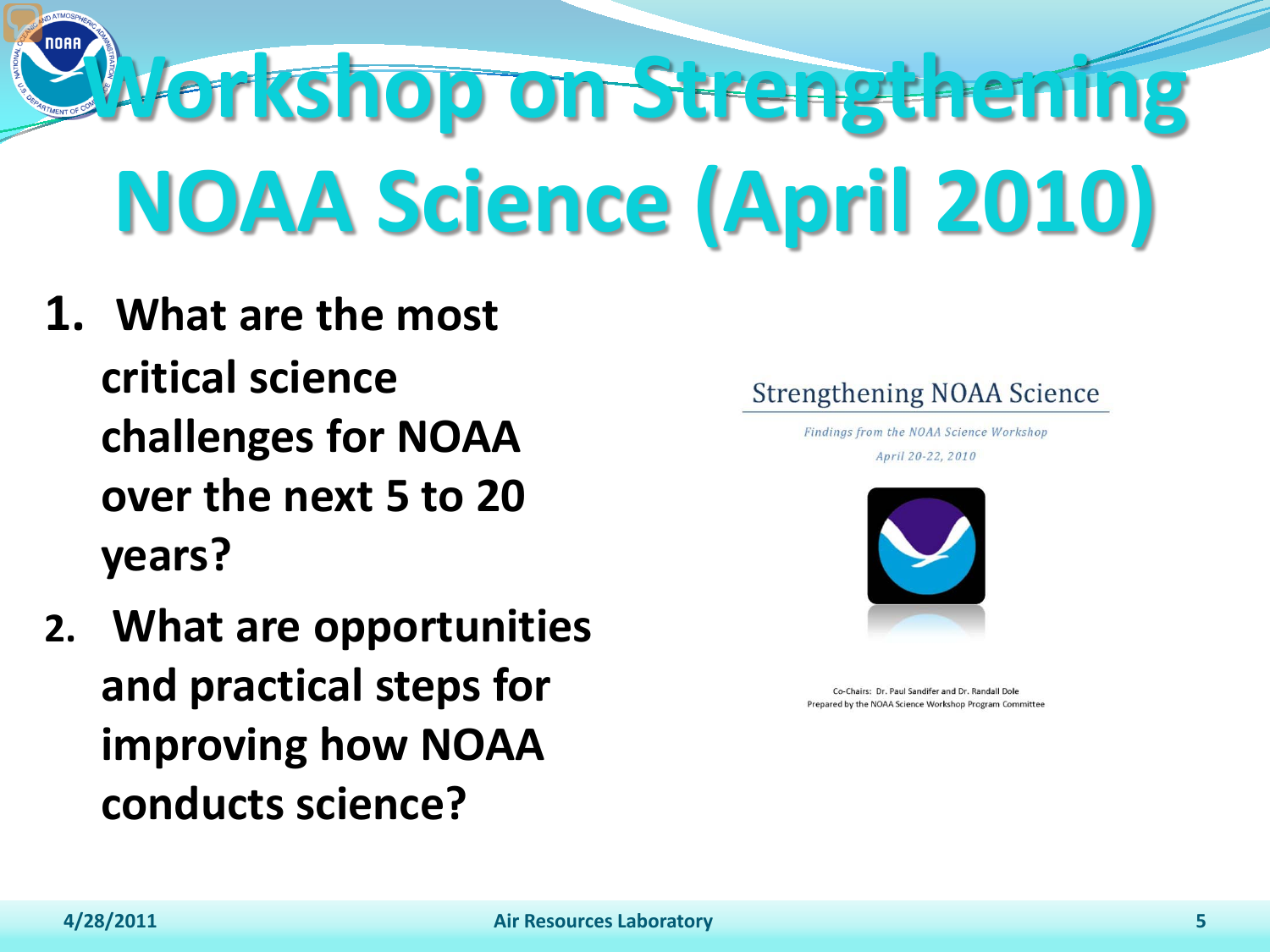## **Overarching Grand Challenge: Understanding The Connections**

**Develop and apply holistic, integrated Earth system approaches to understand the processes that connect changes in the atmosphere, ocean, space, land surface, and cryosphere with ecosystems, organisms, and humans over different scales.**

**This Grand Science Challenge is central to addressing Dr. Lubchenco's Grand Societal Challenge:**  *Improve Human Well-Being While Restoring The Planet's Life Support System*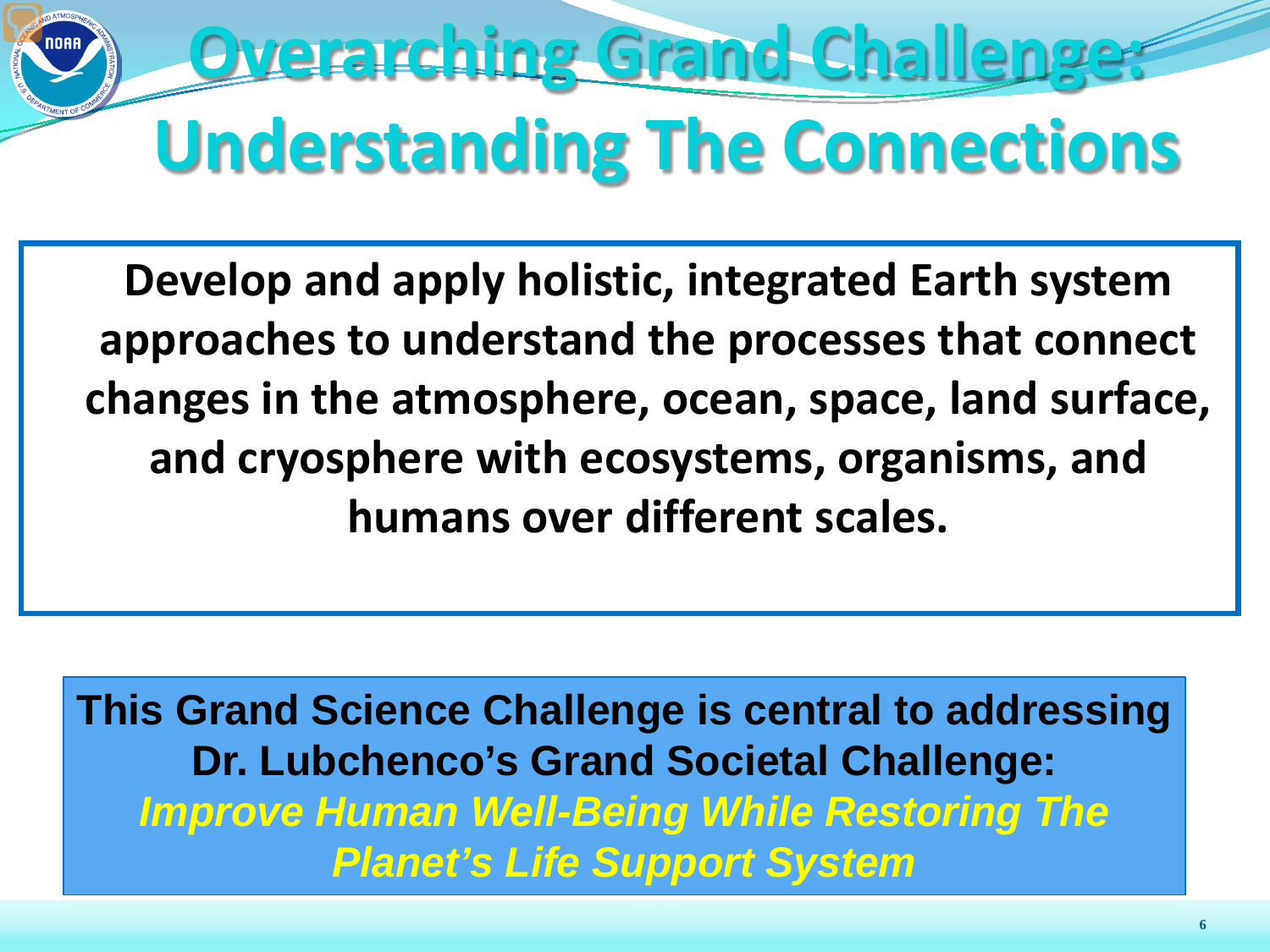## **Science Workshop - Impacts**

- **NGSP incorporated Workshop science challenges & business practice recommendations**
- **Directly influenced the Administrator's Annual Guidance Memo**
- **Reflected in the FY12 and onward budget planning**
- **Set stage for continued participation of NOAA scientists in setting agency science agenda**

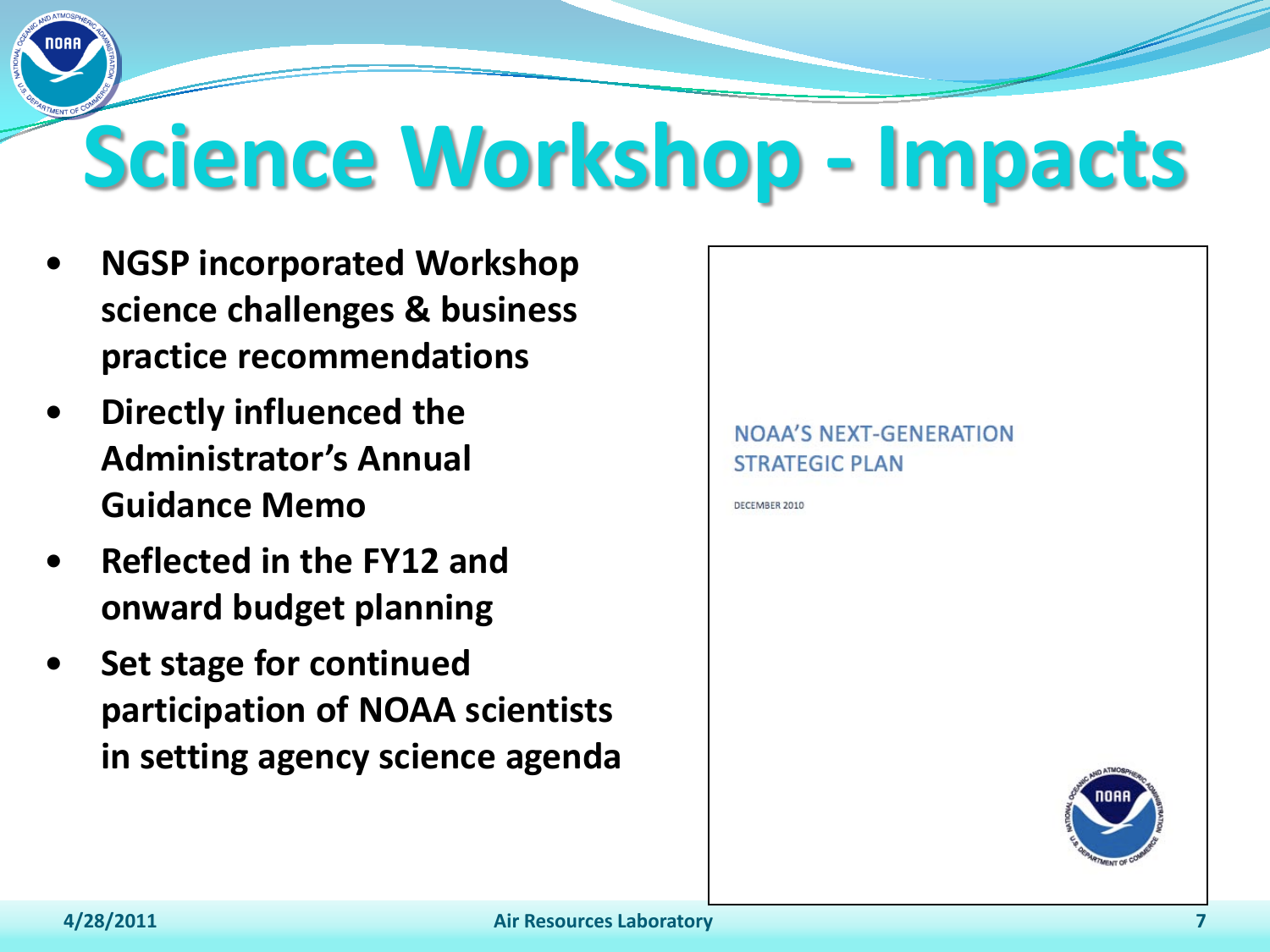## **Science Workshop – Follow-Up**

- Research Council planning 4 additional science workshops:
	- Climate (OAR Lead)
	- Water Cycle (NWS Lead)
	- Ecosystems (NOS/OAR Lead)
	- NOAA's Impact on Society (Social Science Committee Lead)



Findings from the NOAA Science Workshop April 20-22, 2010



Co-Chairs: Dr. Paul Sandifer and Dr. Randall Dole Prepared by the NOAA Science Workshop Program Committee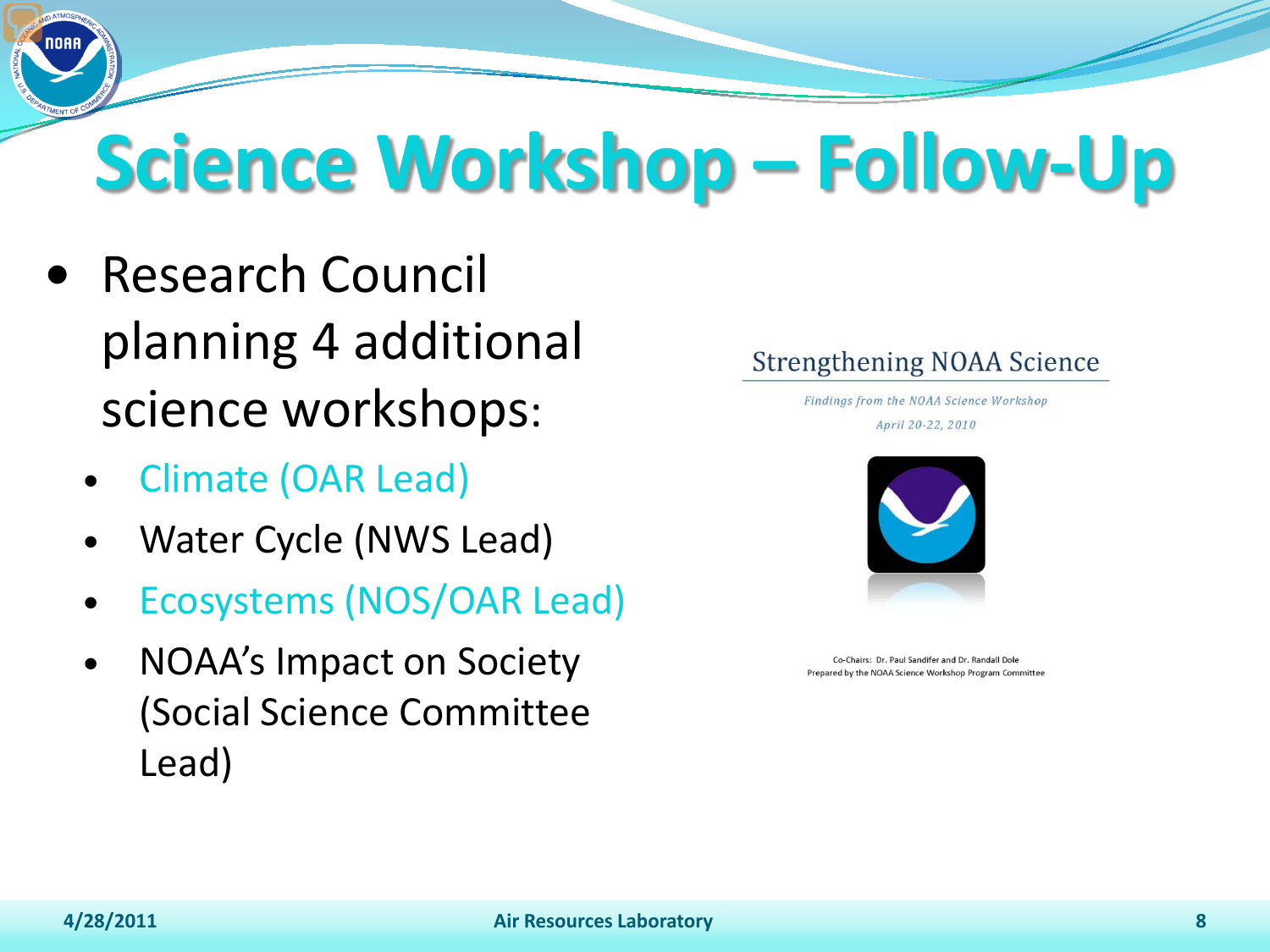

- Doubling number of ST/SL positions at NOAA
- Developing science career track

Senior Level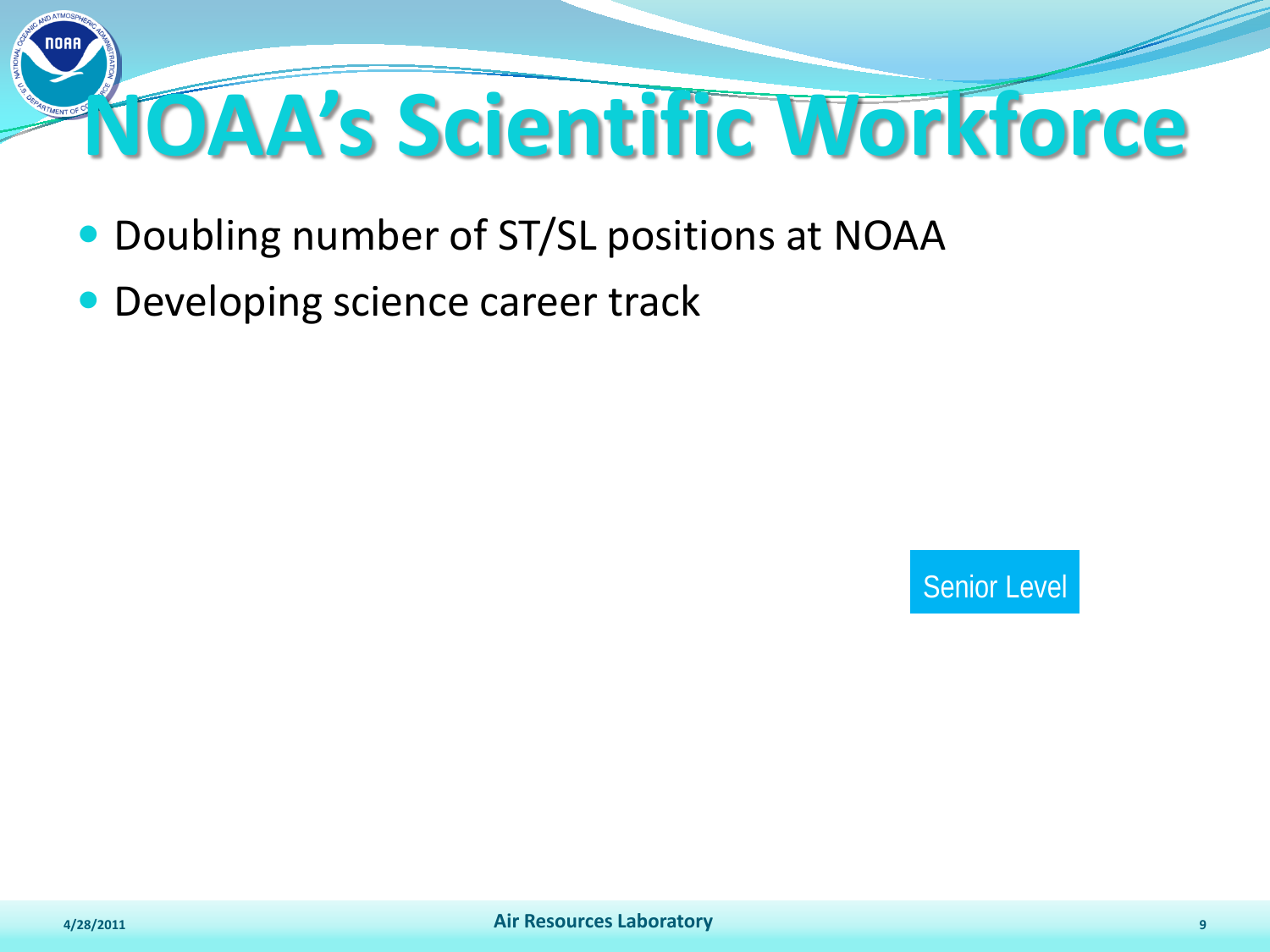#### **Scientific Integrity & Conduct Policy - Work in Progress**

- The NOAA policy is designed to ensure a culture of transparency, integrity, and ethical behavior in NOAA; it will cover all employees – political, career, Federal, contract.
- The NOAA policy states that our core values are transparency, traceability, and integrity.
- NOAA scientists are encouraged and expected to publish their data and findings.
- NOAA scientists are free to speak with the media on scientific and technical matters based on their official work, no prior approval required.
- **Internal "Scientific Integrity Commons" website being** developed for all scientific integrity, conduct, and ethics training information, FAQs, etc.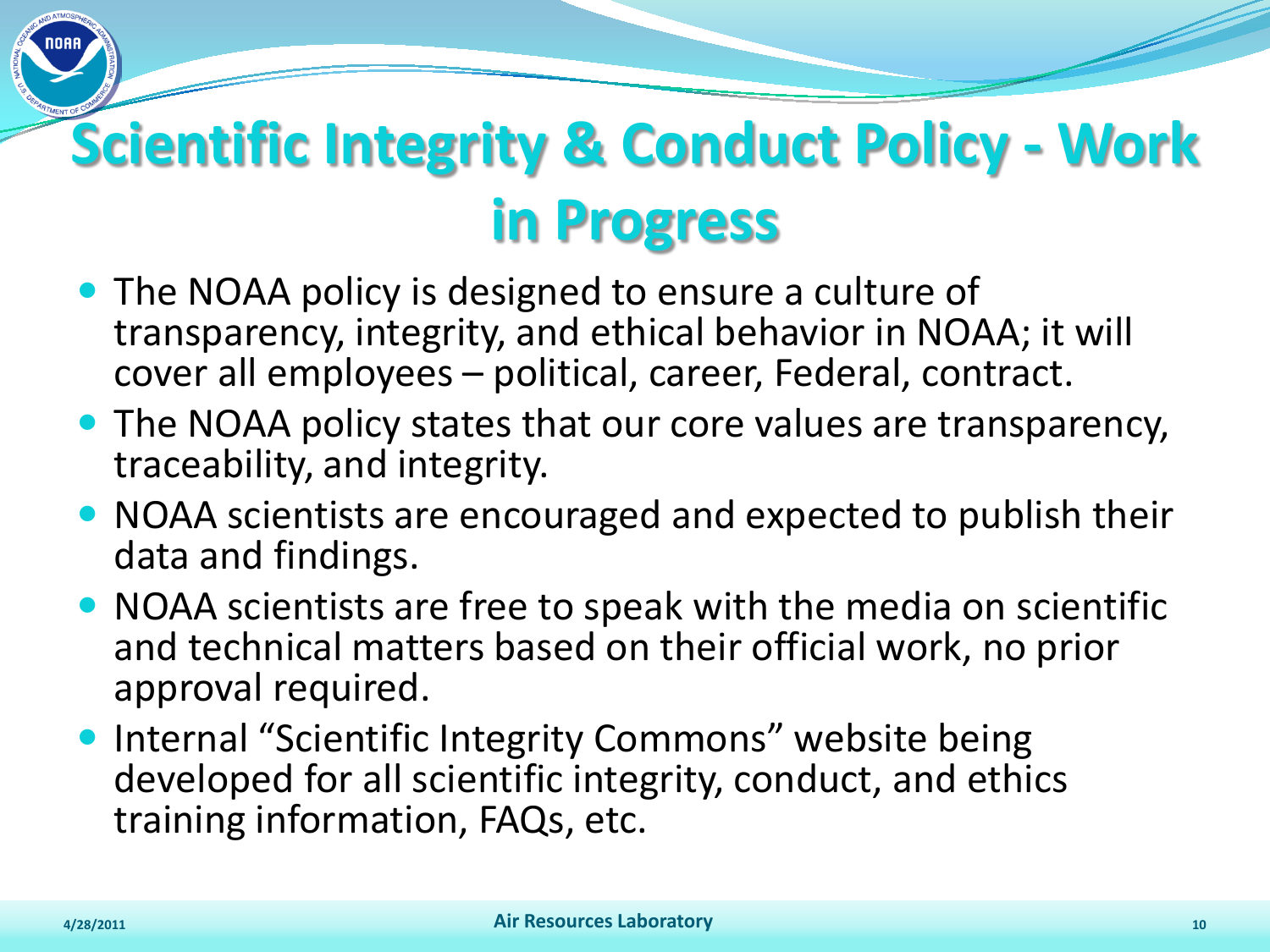#### **So, What Does "Strengthening Science" Mean For NOAA Scientists?**

- 1. NOAA's science is the most important foundation block for the agency and all it does.
- 2. NOAA will consult and involve NOAA staff scientists at all levels in discussions of how best to accomplish the agency's mission – opinions of scientists are highly valued!
- 3. NOAA expects and encourages scientists to communicate their results freely, without interference.
- 4. NOAA requires its scientists to meet the highest standards of ethics, scientific quality, leadership, and productivity.
- 5. NOAA is working to enhance its scientific enterprise by recruiting and retaining the best and brightest and establishing career opportunities and policies that encourage scientists to stay engaged in research, producing the science NOAA needs.